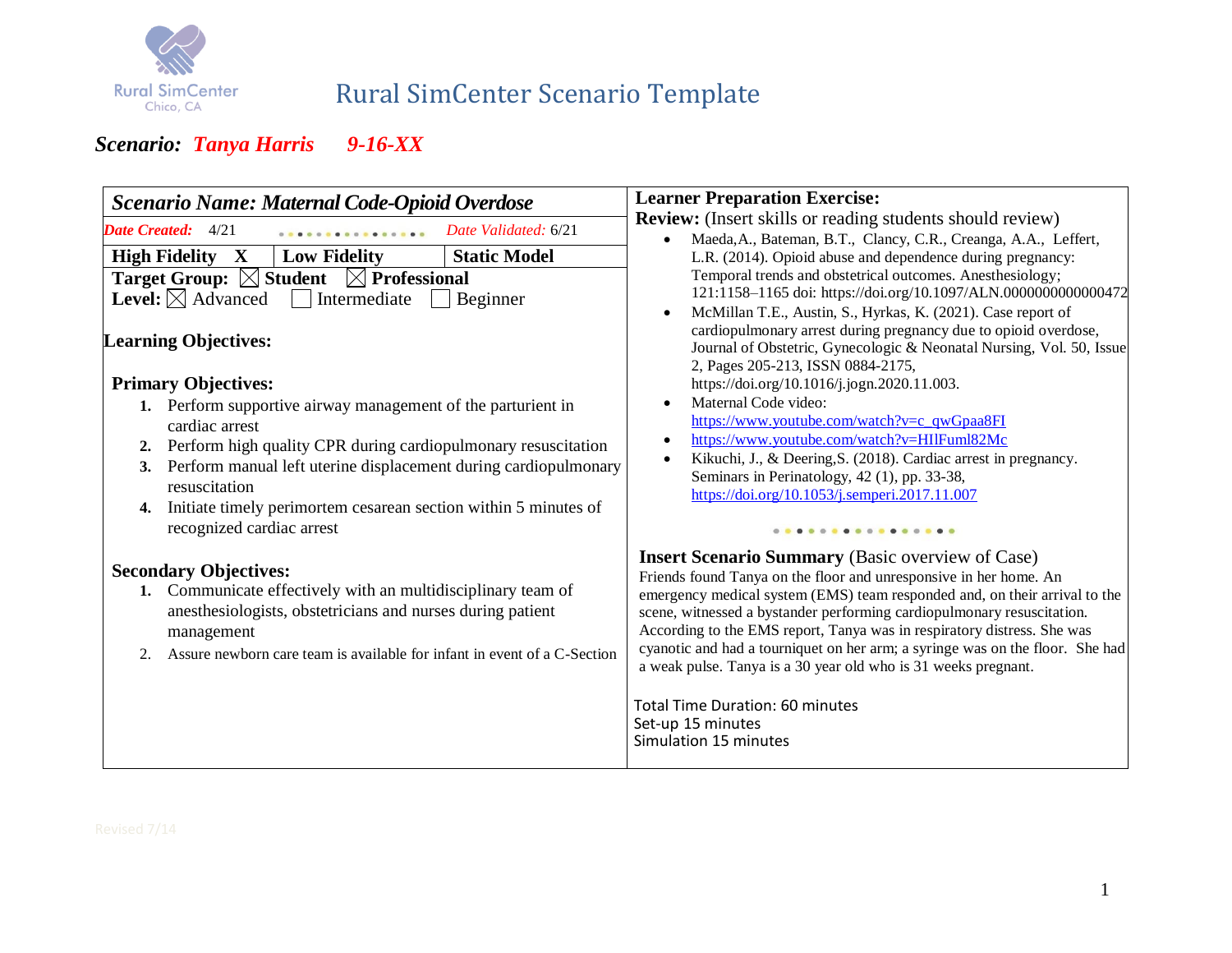

# Rural SimCenter Scenario Template

|                                                                                                                                                                                                                                                                                                                                                                                                                                                                                                                                                                                                                                                                                                                                                                                                                                                                                                                                                                                                                                                    | Debrief 30 Minutes                                                                                                          |
|----------------------------------------------------------------------------------------------------------------------------------------------------------------------------------------------------------------------------------------------------------------------------------------------------------------------------------------------------------------------------------------------------------------------------------------------------------------------------------------------------------------------------------------------------------------------------------------------------------------------------------------------------------------------------------------------------------------------------------------------------------------------------------------------------------------------------------------------------------------------------------------------------------------------------------------------------------------------------------------------------------------------------------------------------|-----------------------------------------------------------------------------------------------------------------------------|
| <b>Initial Subjective Data:</b><br>Background Information:                                                                                                                                                                                                                                                                                                                                                                                                                                                                                                                                                                                                                                                                                                                                                                                                                                                                                                                                                                                         | <b>Patient Description and Image</b>                                                                                        |
| Friends found Tanya on the floor and unresponsive in her home. An emergency<br>medical system (EMS) team responded and, on their arrival to the scene,<br>witnessed a bystander performing cardiopulmonary resuscitation.<br>According to the EMS report, Tanya was in respiratory distress. She was cyanotic<br>and had a tourniquet on her arm; a syringe was on the floor. She had a weak<br>pulse. Friend reports she has a history of using Oxycodone.<br>Past History:<br>Friends report history of substance use. Tanya released from prison 9 months ago<br>and is 31 weeks pregnant. Does not have any other medical history available.<br><b>Presenting History:</b><br>On initial assessment by the EMS team, Tanya had pinpoint pupils; was<br>hypoxic with wheezes; and had significant angioedema of the eyelids, face,<br>lips, and tongue with no evidence of trauma. Obviously pregnant she was<br>unresponsive. During transport, the EMS team administered 4 mg<br>naloxone (and reported a slight increase in responsiveness). | Tanya Harris<br>Name<br>30<br>Age<br>Birthdate 9-16-XX<br>Gender Female<br>Weight<br>162<br>Height<br>56"<br>Allergies NKDA |
|                                                                                                                                                                                                                                                                                                                                                                                                                                                                                                                                                                                                                                                                                                                                                                                                                                                                                                                                                                                                                                                    |                                                                                                                             |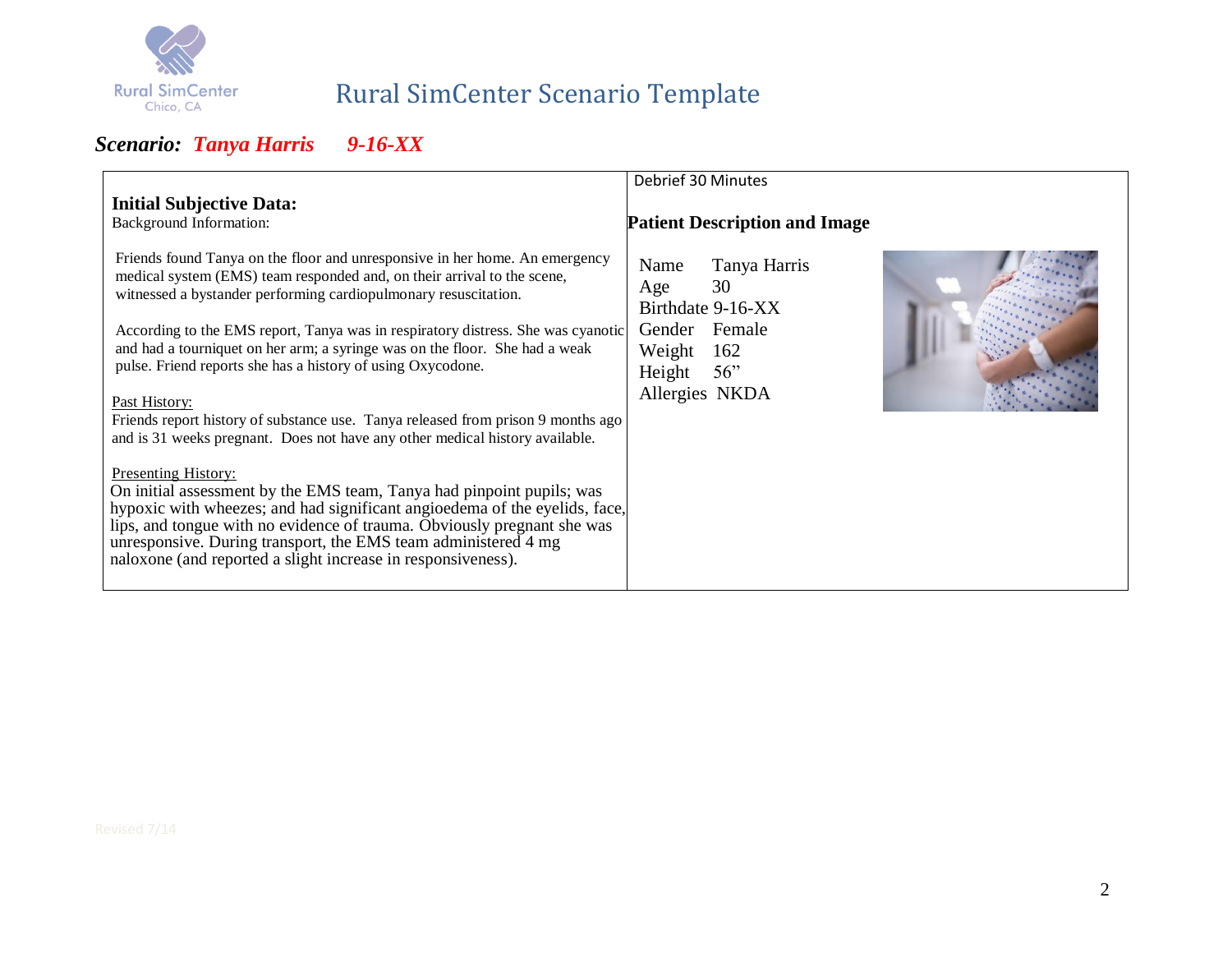| <b>Supplies</b>                                                                                                                                                         | <b>Set-up Notes:</b> What is needed for the patient (simulator/actor) and<br>what is needed for the patient room?                                                                                                             |
|-------------------------------------------------------------------------------------------------------------------------------------------------------------------------|-------------------------------------------------------------------------------------------------------------------------------------------------------------------------------------------------------------------------------|
| <b>IV Set Up</b><br>$\Box$ Saline Lock $\boxtimes$ IV $\boxtimes$ IV Pump $\Box$ Second IV<br>Fluid Type: Normal Saline<br>Infusion Rate: 200cc/hr.<br>Tubing: Standard | <b>Setting:</b><br>$\Box$ ICU $\Box$ Emergency $\Box$ Medical<br>Surgery/OR<br>$\Box$ Out-Patient $\boxtimes$ Other $\_\_\_\_$ Obstetric Unit                                                                                 |
| .<br><b>Medications</b><br>Med Dispense<br><b>Medication List</b><br>Naloxone 4mg nasal inhaler<br>1.<br>Normal Saline IV solution<br>2.<br>3.                          | <br><b>Monitor Setup:</b><br>$\boxtimes$ Primary ECG Secondary ECG $\boxtimes$ Pulse<br>$\boxtimes$ Respiratory Rate $\boxtimes$ B/P $\boxtimes$ SPO2 $\boxtimes$ Temp $\boxtimes$ CO2<br>Other Settings: Fetal Heart Monitor |
| $\overline{4}$ .<br>5.<br>6.<br>7.                                                                                                                                      | Moulage: Cyanosis-pregnancy<br><b>Patient Actors Requested:</b><br>Age: 30<br>Gender: Male or Female<br><b>Clothing: Street Clothes</b><br>Relationship to Patient: Friend or Family                                          |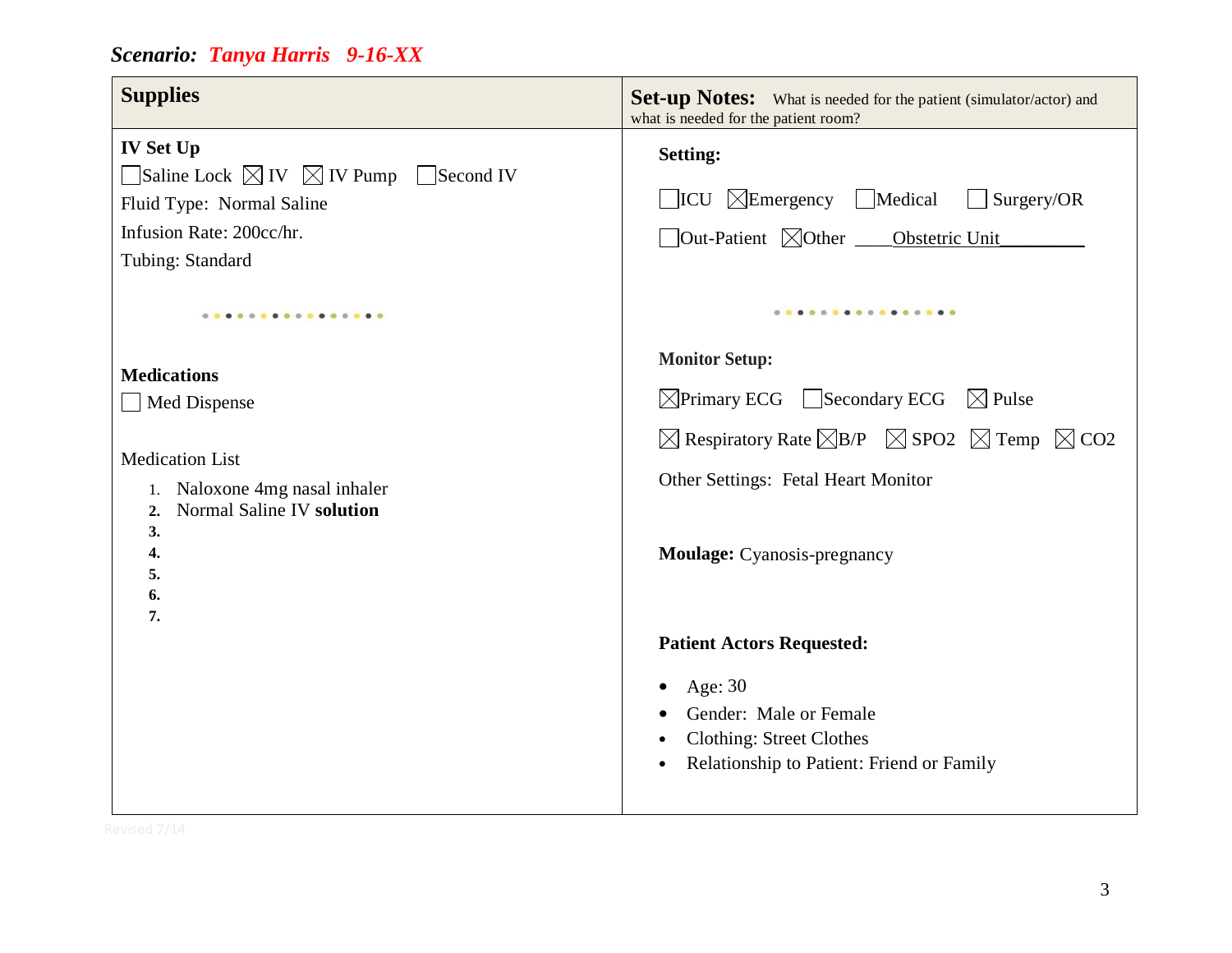| <b>Equipment:</b><br>$\boxtimes$ Nasal Cannula $\boxtimes$ O2 Mask $\boxtimes$ Non-Rebreather | Paperwork*                                                                                                                                                              |
|-----------------------------------------------------------------------------------------------|-------------------------------------------------------------------------------------------------------------------------------------------------------------------------|
| <b>OPPE</b> (goggles, gloves, etc) $\boxtimes$ Penlight $\boxtimes$ Crash Cart                | Physician Orders Chart   Lab Reports                                                                                                                                    |
| EMR Thermometer $\boxtimes$ Accucheck $\Box$ NG Tube<br>Suction Chest Tube Other              | *Attach Reports to the file                                                                                                                                             |
| <b>Please Describe Additional Equipment Needs</b>                                             | <b>Facilitator Notes:</b> This is an emergent event that requires<br>learners to perform CPR during a maternal code and be<br>prepared for possible C-Section delivery. |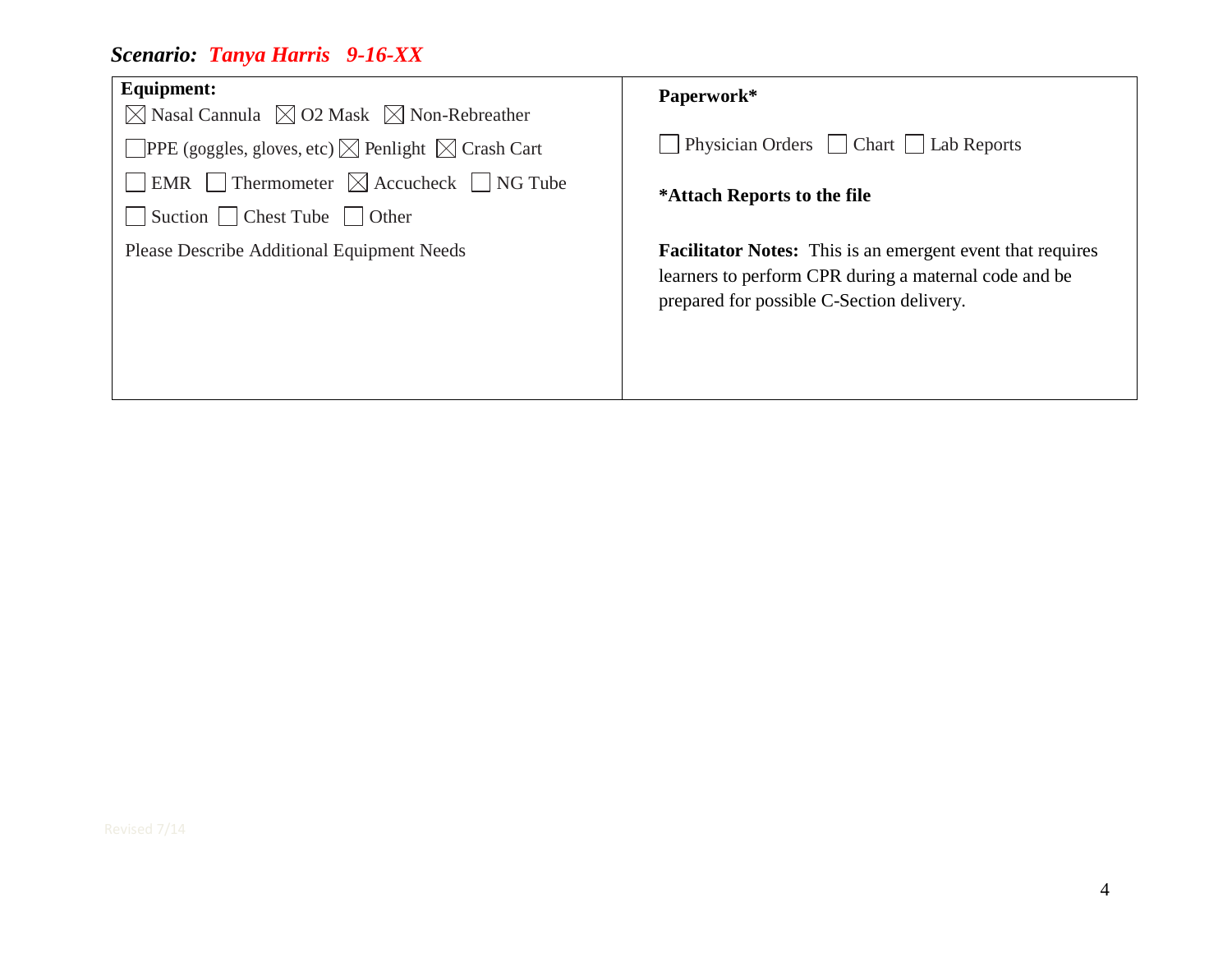**Scenario Progression:** Admission Information

| <b>Initial State: Frame 1-Admission</b>                                         |                  | <b>Initial Patient History</b> |                                         |  |
|---------------------------------------------------------------------------------|------------------|--------------------------------|-----------------------------------------|--|
| <b>Vital Signs</b>                                                              |                  | <b>Body System Assessment</b>  | <b>Patient Finding</b>                  |  |
| Cardiac Rhythm: bradycardia                                                     |                  | • Neurological/Sensory         | unresponsive                            |  |
| Pulse: 58 trend to 30                                                           |                  | $\bullet$ Cardiac              | Bradycardia – weak pulse                |  |
| Respiratory Rate: 6 trend to 0                                                  |                  | • Pulmonary                    | Slow respirations                       |  |
| <b>Breathing Pattern shallow</b>                                                |                  | • Musculoskeletal              |                                         |  |
| Blood Pressure: 65/40                                                           |                  | • Gastrointestinal             |                                         |  |
| SPO2: 88%                                                                       |                  | • Genitourinary                |                                         |  |
| General Conditions to be in place for Scenario: EMT<br>handoff to ER physician. |                  | • Skin/Wound                   | Cyanosis                                |  |
|                                                                                 |                  | • Vocal Complaint              | Unresponsive                            |  |
| Correct Action: Naloxone-<br>Call for help-start IVs                            | Move to Frame: 2 | • Initial Lab/Diagnostics      | EKG, CBC, Chem Panel, UA for toxicology |  |
| Wrong Action: Slow to<br>activate Code team                                     | Move to Frame: 5 |                                |                                         |  |
| No Action                                                                       | Move to Frame:   |                                |                                         |  |

. . . . . . . . . . . . . . . . .

Facilitator Notes: ER should call for OB team to assist in response and possible transfer.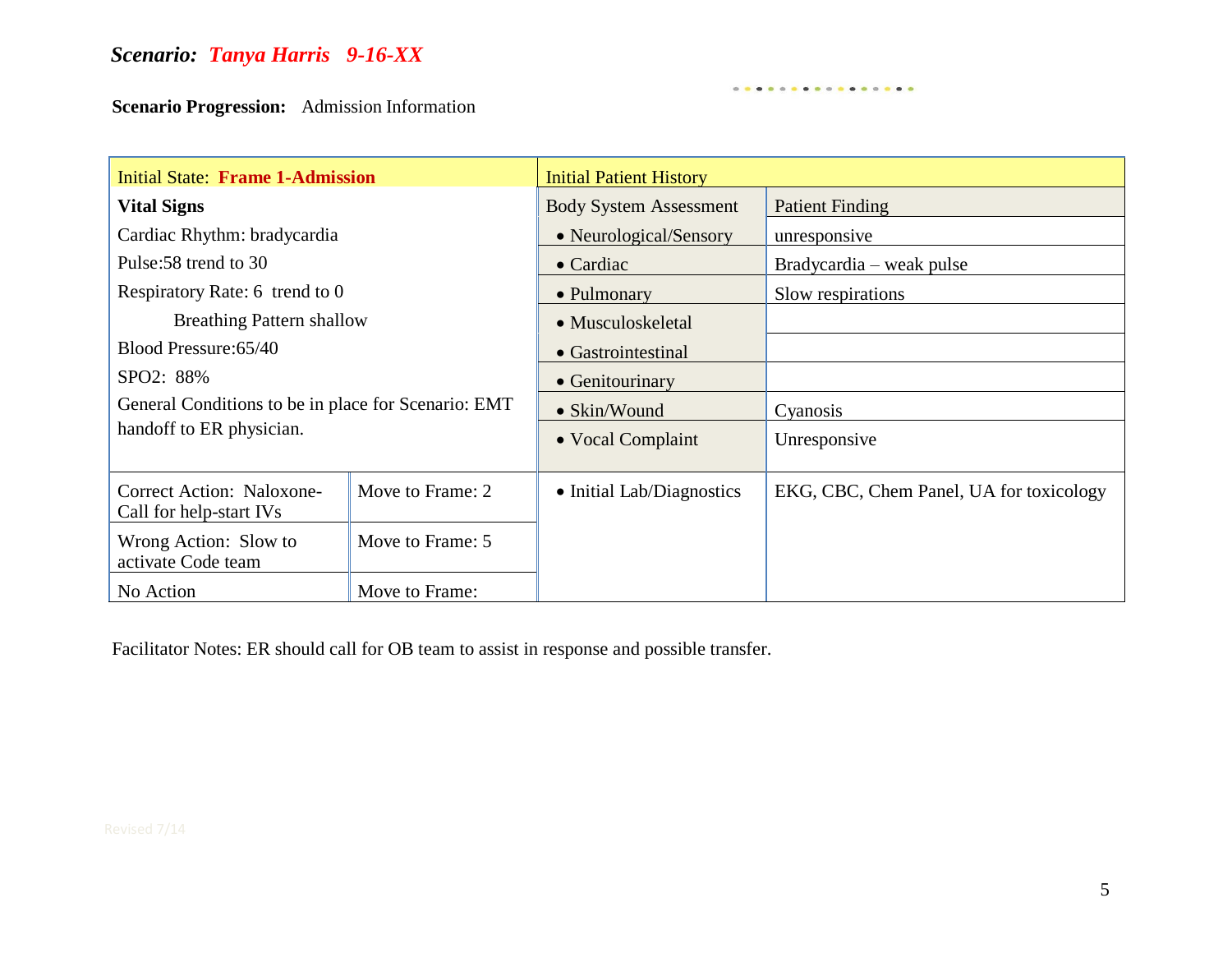| <b>Initial State: Frame 2-Code</b>                                                        |                  | <b>Change in Patient Condition</b> |                        |
|-------------------------------------------------------------------------------------------|------------------|------------------------------------|------------------------|
| <b>Vital Signs</b>                                                                        |                  | <b>Body System Assessment</b>      | <b>Patient Finding</b> |
| Cardiac Rhythm: Ventricular fibrillation                                                  |                  | • Neurological/Sensory             |                        |
| Pulse: 0                                                                                  |                  | $\bullet$ Cardiac                  |                        |
| <b>Respiratory Rate: 0</b>                                                                |                  | • Pulmonary                        |                        |
| <b>Blood Pressure: 0</b>                                                                  |                  | • Musculoskeletal                  |                        |
| SPO2:0                                                                                    |                  | • Gastrointestinal                 |                        |
| General Conditions to be in place for Scenario: Mother goes into                          |                  | • Genitourinary                    |                        |
| cardiac arrest.                                                                           | • Skin/Wound     |                                    |                        |
|                                                                                           |                  | • Vocal Complaint                  |                        |
| Correct Action: CPR with LUD-<br>AED, Bag-Mask-30:2-<br>Epinephrine-prepare for C-Section | Move to Frame: 3 | • New Lab Reports                  |                        |
| Wrong Action: Fail to start CPR<br>Fail to get help                                       | Move to Frame: 5 |                                    |                        |

**Facilitator Notes:** The team needs to work quickly to start CPR with Left Uterine Displacement, AED is possible with shockable rhythm. Bag-mask ventilation with 100% oxygen with a rate of at least 15L/min should be initiated immediately with a compression–ventilation ratio of 30:2. Consider advanced airway.

Epinephrine and other ACLS protocols are the same. Because time is important OB should be called as soon as possible to have the team ready in the event of a need for C-section. With an infant >20 weeks C-Section should occur no later than 5 minutes after the cardiac arrest. NICU teams should also be called to assist with the infant in the event of a delivery.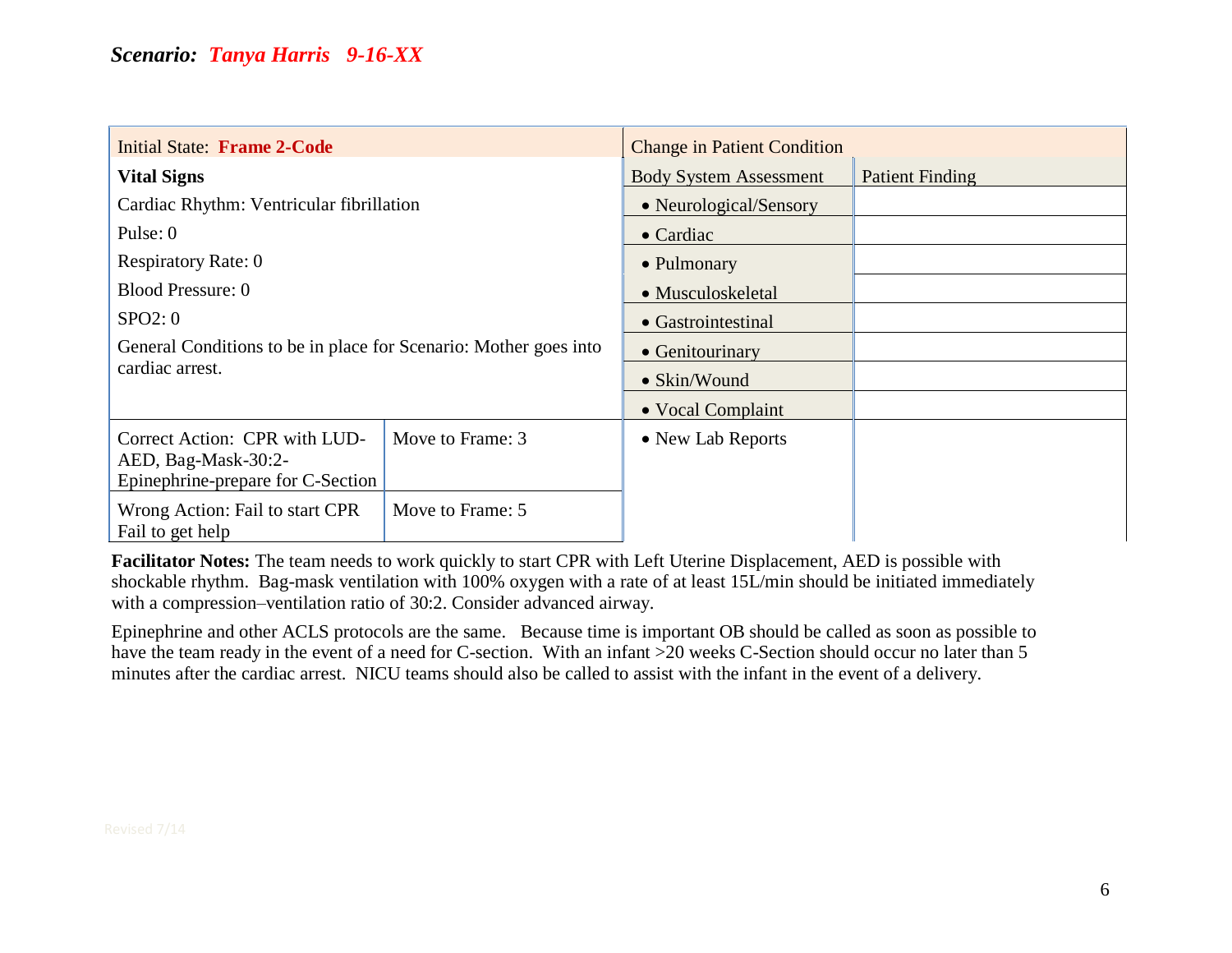| Initial State: Frame 3-ACLS                                       |                  | <b>Initial Patient History</b> |                        |
|-------------------------------------------------------------------|------------------|--------------------------------|------------------------|
| <b>Vital Signs</b>                                                |                  | <b>Body System Assessment</b>  | <b>Patient Finding</b> |
| Cardiac Rhythm: Ventricular fibrillation                          |                  | • Neurological/Sensory         |                        |
| Pulse: $0$                                                        |                  | $\bullet$ Cardiac              |                        |
| <b>Respiratory Rate: 0</b>                                        |                  | • Pulmonary                    |                        |
| <b>Blood Pressure: 0</b>                                          |                  | • Musculoskeletal              |                        |
| SPO2:0                                                            |                  | • Gastrointestinal             |                        |
| General Conditions to be in place for Scenario: CPR in progress – |                  | • Genitourinary                |                        |
| Shock delivered                                                   |                  | • Skin/Wound                   |                        |
|                                                                   |                  | • Vocal Complaint              |                        |
| <b>Correct Action: CPR-Shock</b>                                  | Move to Frame: 4 | • Initial Lab/Diagnostics      |                        |
| Wrong Action: CPR<br>interruptions-no shock-no prep               | Move to Frame: 5 |                                |                        |

**Facilitator Notes:** With shockable rhythm, shock should be administered according to ACSL algorithm. Consider advanced airway. If code lasts longer than 5 minutes team should initiate C-section. With correct action OB team and NICU team have been called.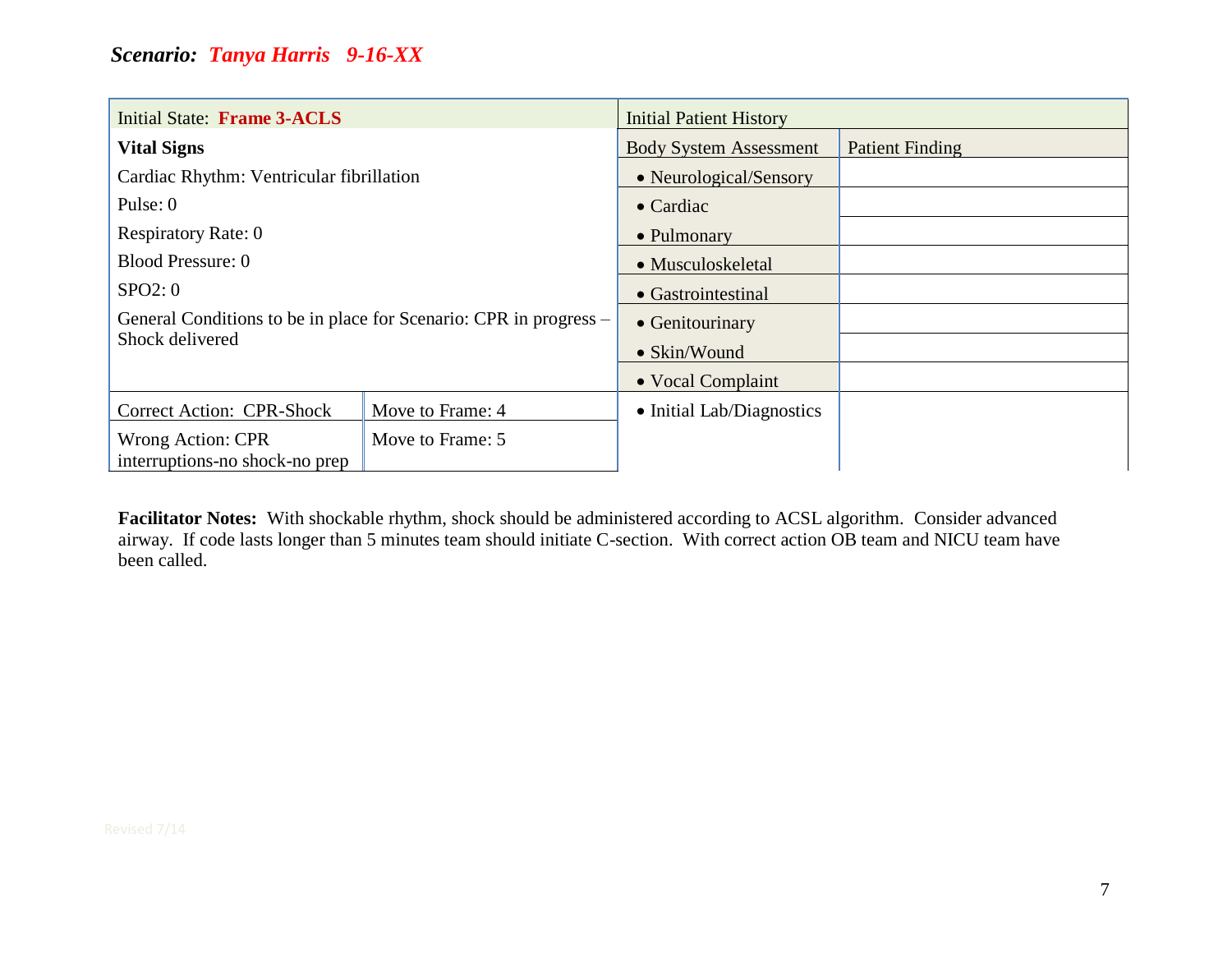| Initial State: Frame 4-ROSC                                                                                                           |                    | <b>Change in Patient Condition</b> |                        |
|---------------------------------------------------------------------------------------------------------------------------------------|--------------------|------------------------------------|------------------------|
| <b>Vital Signs</b>                                                                                                                    |                    | <b>Body System Assessment</b>      | <b>Patient Finding</b> |
| Cardiac Rhythm: NSR-after shock                                                                                                       |                    | • Neurological/Sensory             |                        |
| Pulse:70                                                                                                                              |                    | $\bullet$ Cardiac                  |                        |
| <b>Respiratory Rate:8</b>                                                                                                             |                    | • Pulmonary                        |                        |
| Blood Pressure: 82/64                                                                                                                 |                    | • Musculoskeletal                  |                        |
| SPO2: 94%                                                                                                                             |                    | • Gastrointestinal                 |                        |
| General Conditions to be in place for Scenario: ROSC                                                                                  |                    | • Genitourinary                    |                        |
|                                                                                                                                       |                    | • Skin/Wound                       |                        |
|                                                                                                                                       |                    | • Vocal Complaint                  |                        |
| <b>Correct Action: Continuous</b><br>Monitoring-consider naloxone<br>drip –consider therapeutic<br>hypothermia. Transfer to OB<br>ICU | Move to Frame: END | • New Lab Reports                  |                        |
| Wrong Action:                                                                                                                         | Move to Frame:     |                                    |                        |

**Facilitator Notes:** Immediate team activation is important-including all equipment needs transported to bedside. Maternal codes should follow same cardiac arrest algorithm. Code can End after 1<sup>st</sup> shock and before 5 minutes. If desired the simulation can progress 5 minutes and result in C-section. END scenario after baby is handed to NICU team. This action needs preparation of simulated pregnant abdomen with infant mannequin for delivery sequence.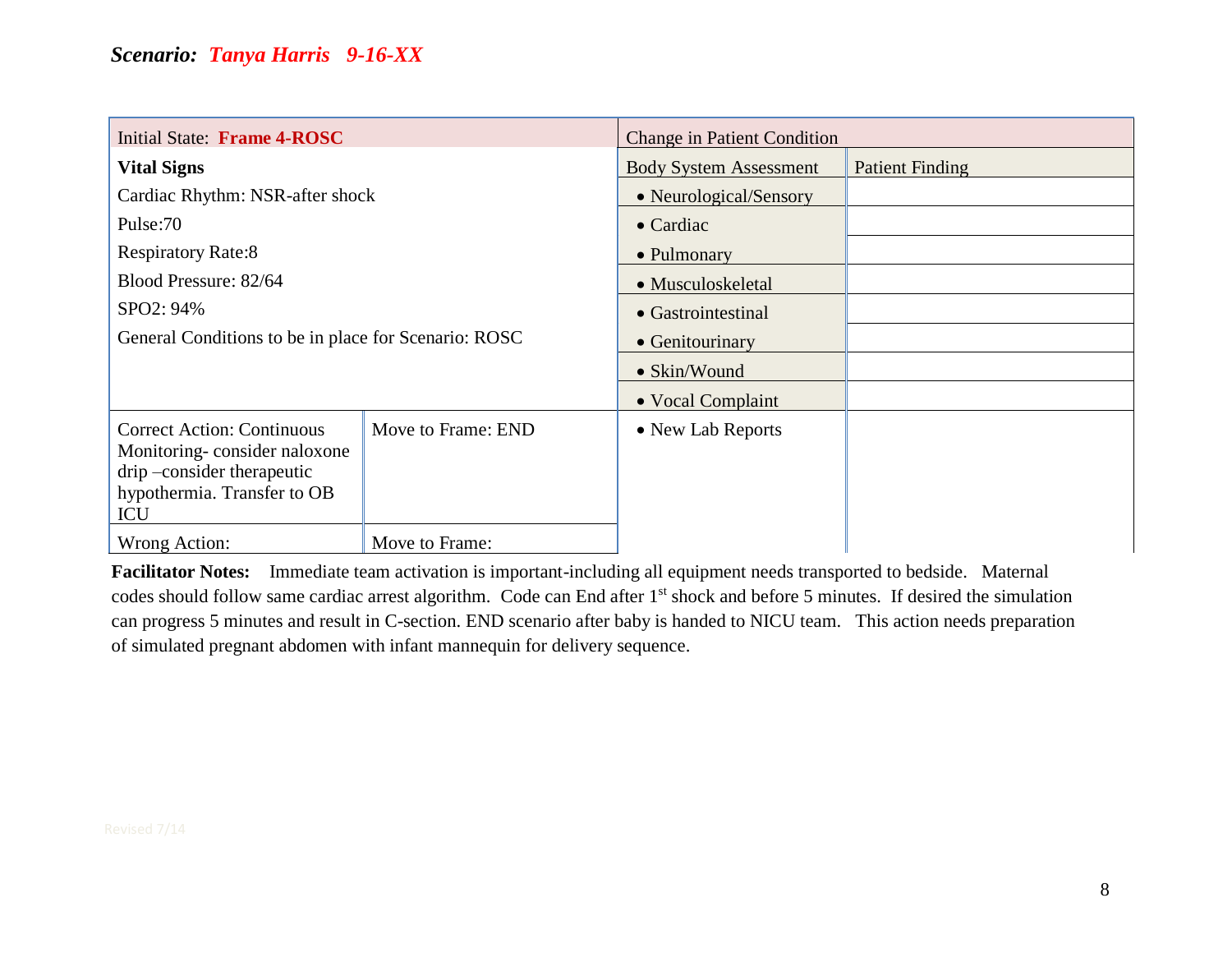| Initial State: Frame 5                   |                | <b>Change in Patient Condition</b> |                        |
|------------------------------------------|----------------|------------------------------------|------------------------|
| <b>Vital Signs</b>                       |                | <b>Body System</b>                 | <b>Patient Finding</b> |
| Cardiac Rhythm: Ventricular Fibrillation |                | Assessment                         |                        |
| Pulse:0                                  |                | • Neurological/Sensory             |                        |
| <b>Respiratory Rate:0</b>                |                | $\bullet$ Cardiac                  |                        |
| Blood Pressure: 0                        |                | • Pulmonary                        |                        |
| SPO2:0                                   |                | • Musculoskeletal                  |                        |
|                                          |                | • Gastrointestinal                 |                        |
|                                          |                | • Genitourinary                    |                        |
|                                          |                | • Skin/Wound                       |                        |
|                                          |                | • Vocal Complaint                  |                        |
| <b>Correct Action</b>                    | Move to Frame: | • New Lab Reports                  |                        |
| Wrong Action                             | Move to Frame: |                                    |                        |
| No Action                                | Move to Frame: |                                    |                        |

**Facilitator Notes:** Scenario ENDS due to no response from patient.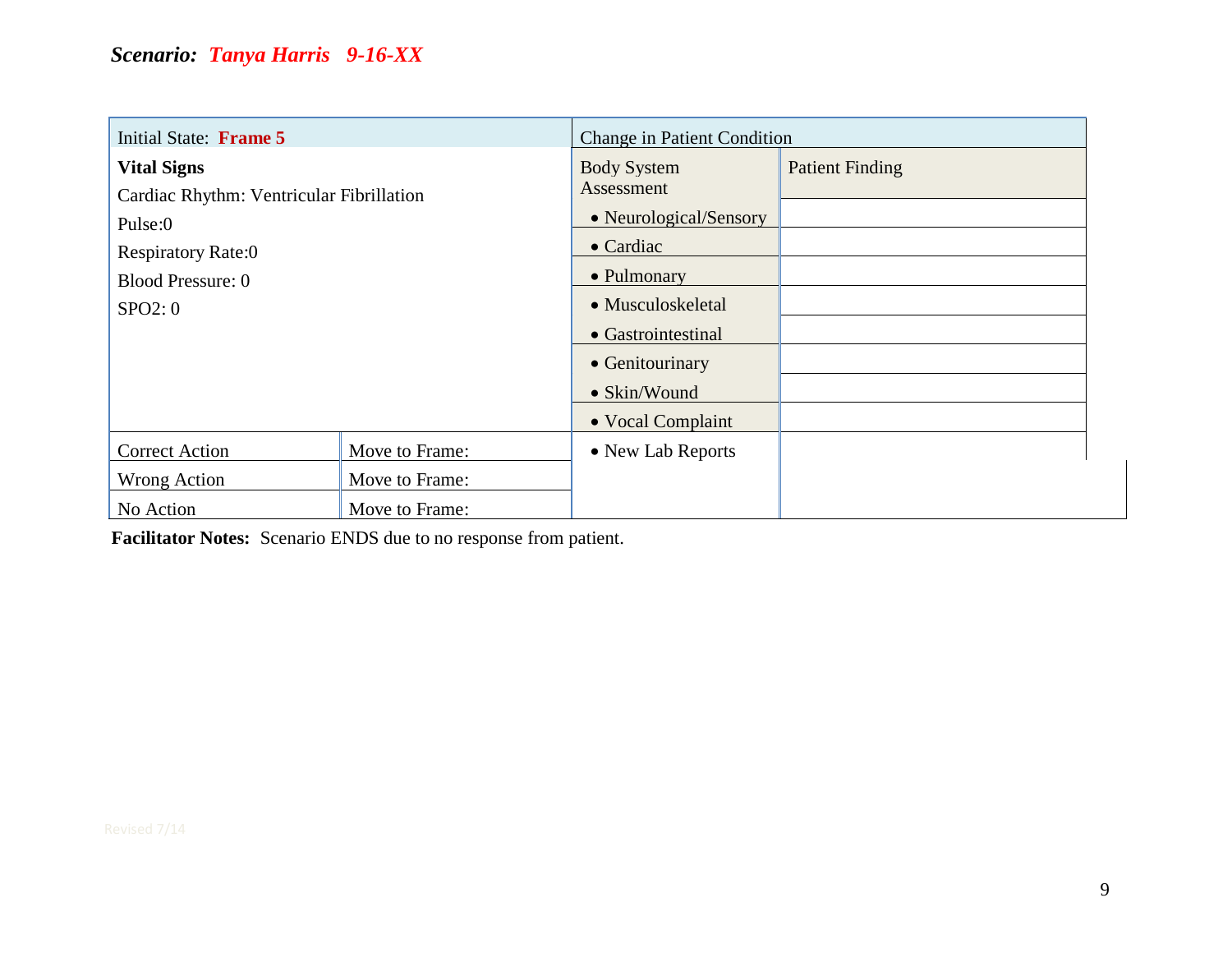

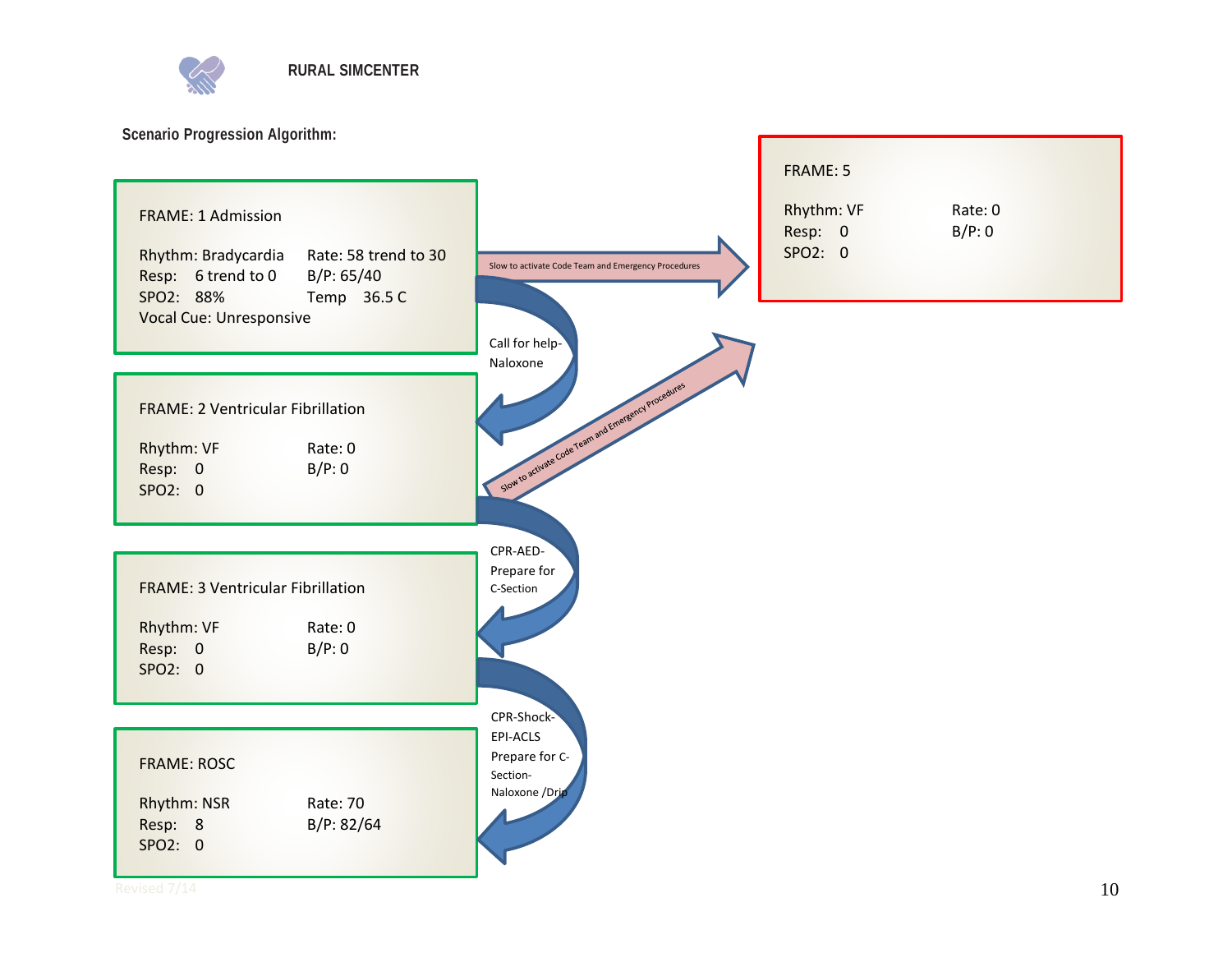

#### **Patient Actors Roles:**

**EMT:** Gives report to ER team

**Friend/Family** member that finds Tanya

**Suggested Dialogue for each Actor** "She loved the Oxycodone" "I tried to save her" "I told her she needed to stop for the baby!"

**Friend/Family** member should become very upset if team doesn't recognize cardiac arrest and state "Why isn't she breathing?"

Key Points to emphasize: "EMT is not sure she was ever pulseless" "Mom was found unresponsive"

**If learners do not consider cesarean section after 3 minutes of resuscitation attempts, the OB suggests in situ cesarean delivery.**